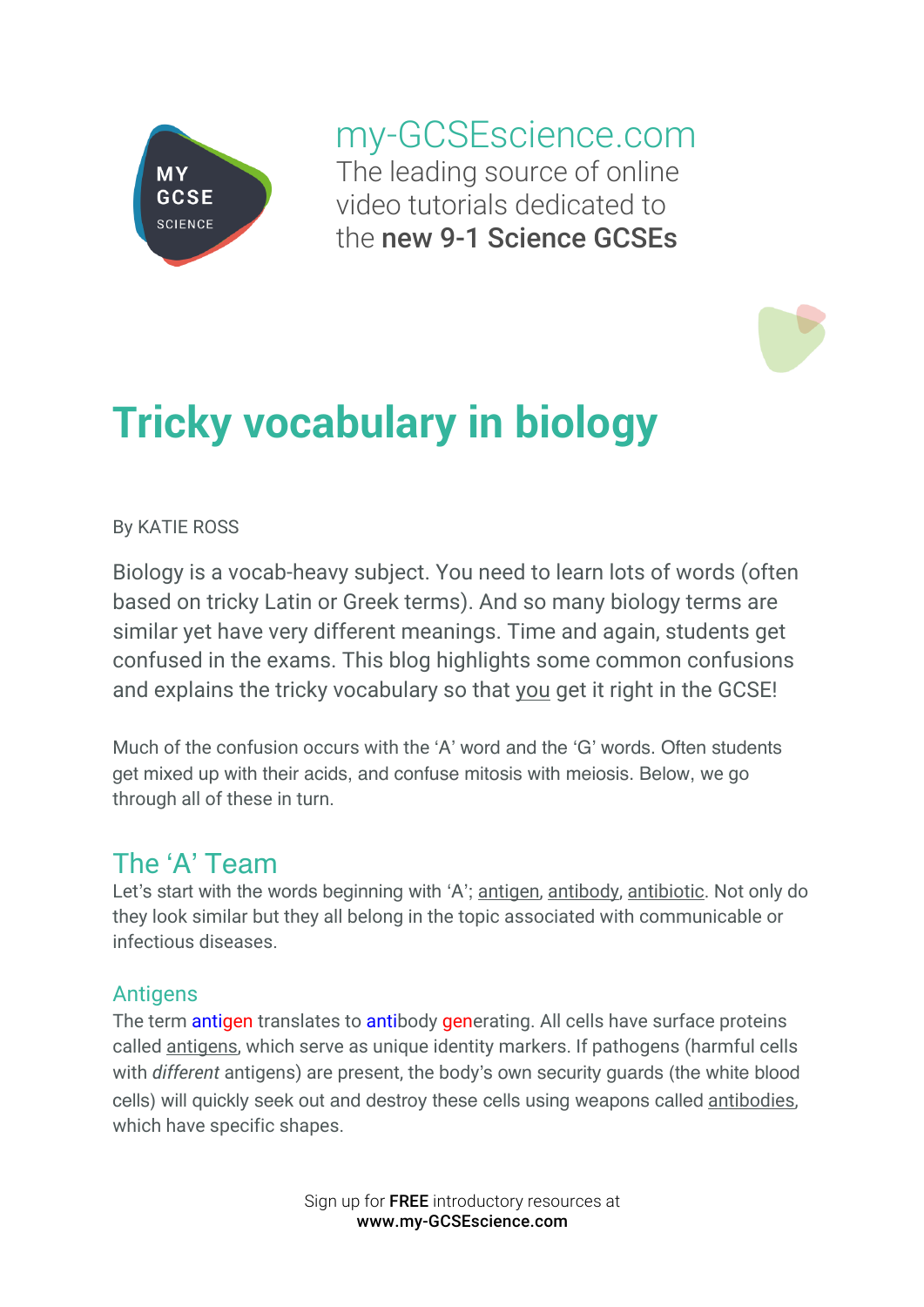#### **Antibodies**

Antibodies are mass-generated in response to a specific antigen entering our bodies. Often our own immune system can generate the correct quantities of the antibody to help us recover from an infection.

#### **Antibiotics**

In cases where the infection is bacterial and it is stronger than our bodies can cope with, we can be prescribed antibiotics. These are drugs that destroy the bacteria or prevent the bacteria from replicating. In the latter case, this will buy some time for other white blood cells (the phagocytes) to go around and 'gobble up' or engulf the pathogens!

## Don't Guess the 'G' words!

The words beginning with 'G' belong to different topics.

#### Glucose, Glycogen, Glucagon

If there is too much glucose in the blood, some of it is converted into glycogen and stored in the liver or in muscle cells. When glucose levels drop, such as during a spell of exercise, extra glucose can be released from glycogen but only when the signal is given. This signal comes in the form of a hormone called glucagon. Remember: when the glucose has **gon**e, gluca**gon** comes to the rescue!

#### Glycerol

The final 'G' is glycerol. This has nothing to do with glucose or carbohydrates. Instead, it's part of a *lipid* molecule, alongside fatty acids.

## The acids

That brings us to our next source of confusion: acids.

- Lipids break down into fatty acids and glycerol.
- Hydrochloric acid is found in the stomach.
- Amino acids are the building blocks of proteins.
- Lactic acid is formed during anaerobic respiration think about all those P.E. lessons when you got muscle fatigue after sprinting!

Sign up for **FREE** introductory resources at www.my-GCSEscience.com